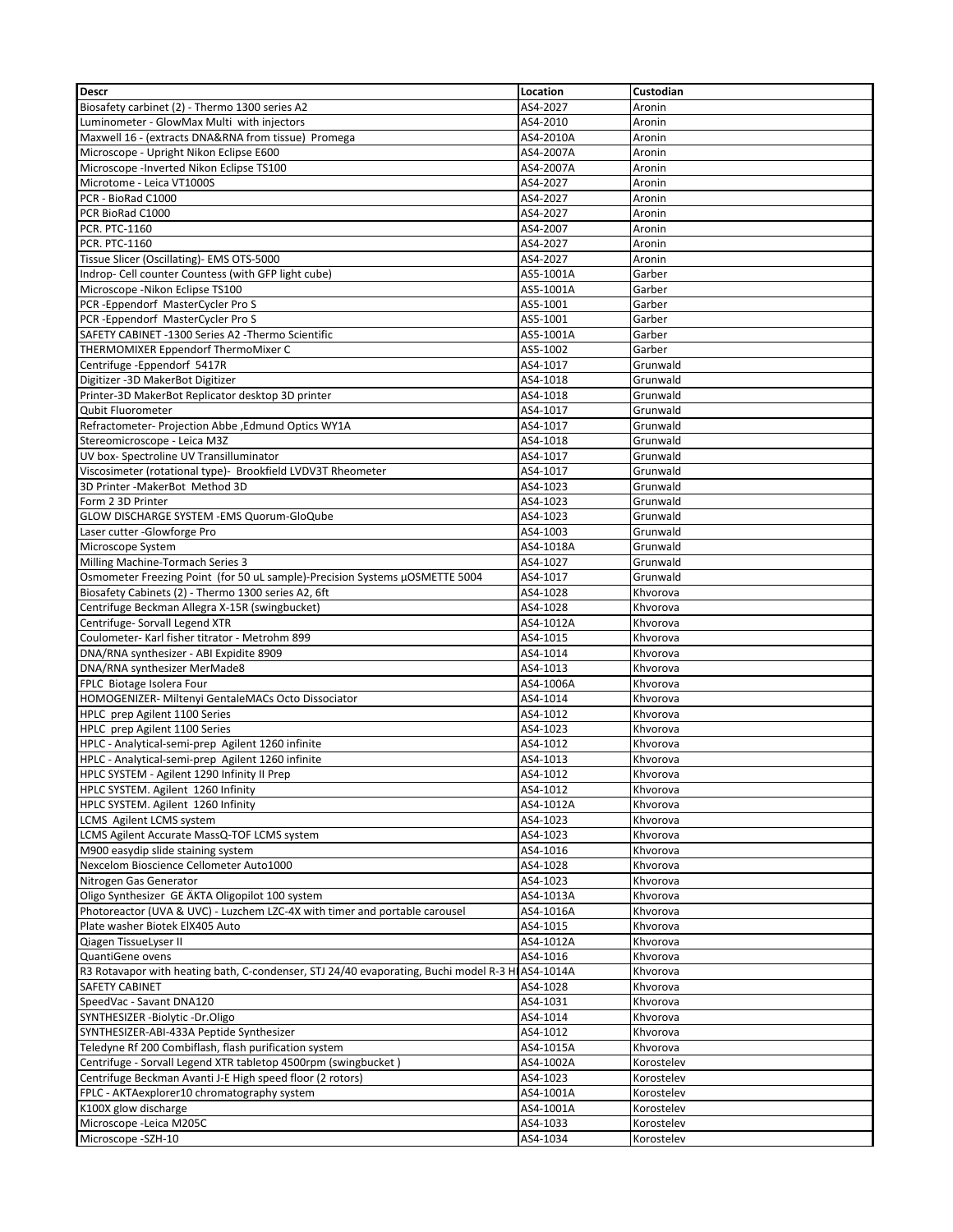| NanoDrop 1000                                                                      | AS4-1001A  | Korostelev     |
|------------------------------------------------------------------------------------|------------|----------------|
| PCR - Bio-Rad C1000                                                                | AS4-1001A  | Korostelev     |
| Piston Gradient Fractionator                                                       | AS4-1001A  | Korostelev     |
| Water system - Barnstead Nanopure                                                  | AS4-1001   | Korostelev     |
| Centrifuge High speed floor - Sorvall RC-6+ (F10S 4x1000, F21S 8x50Y,F13S-14x50CY) | AS4-2020   | Mello          |
| Fast Prep - 24                                                                     | AS5-2013A  | Mello          |
| Imager - BioRad VersDoc (incl red, green filters)                                  | AS4-2028   | Mello          |
| IMAGING SYSTEM- Bio-Rad -ChemiDoc MP                                               | AS5-2014A  | Mello          |
|                                                                                    |            | Mello          |
| Microscope - EVOS fluorescent                                                      | AS5-2013   |                |
| Microscope - Nikon Injection scope                                                 | AS5-2025   | Mello          |
| Microscope - Zeiss Axioplan 2 GFP scope                                            | AS5-2025A  | Mello          |
| Microscope - Zeiss Axiovert 200M Confocal Microscope                               | AS5-2025B  | Mello          |
| Needle Puller- Narishige Japan PN-30                                               | AS5-2025B  | Mello          |
| PCR - QuantStudio 5 Real Time PCR                                                  | AS5-2013   | Mello          |
| Sonicator - Diagenode Bioruptor                                                    | AS5-2020A  | Mello          |
| Stereomicroscope - Zeiss Discovery Stereo GFP scope                                | AS5-2025A  | Mello          |
| UV box                                                                             | AS5-2014A  | Mello          |
| UV Crosslinker Stratalinker- with 254nm and 368nm bulbs                            | AS5-2014   | Mello          |
| UV Spectrophotometer-NanoDrop ND-1000                                              | AS5-2013   | Mello          |
| Cell counter - COUNTESS II FL                                                      | AS5-2003A  | Pai            |
| Cell Transfection System -Neon <sup>®</sup> Invitrogen                             | AS5-2003A  | Pai            |
|                                                                                    |            |                |
| NanoDrop OneC                                                                      | AS5-2004A  | Pai            |
| PCR Invitrogen Proflex                                                             | AS5-2003A  | Pai            |
| PCR Invitrogen Proflex                                                             | AS5-2004A  | Pai            |
| Safety Cabinet -1300 Series A2 -Thermo Scientific (2)                              | AS5-2003A  | Pai            |
| Sonicator - Diagenode Bioruptor Pico                                               | AS5-2004A  | Pai            |
| Flow cytometer- Miltenyi MACSQuant® VYB Benchtop Analyzer                          | AS5-2029   | RTI- Flow Core |
| Bioanalyzer (Agilent 2100 Electrophoresis Bionanalyzer)                            | AS4-1031   | RTI-dept       |
| <b>CENTRIFUGE - RC-6 Plus</b>                                                      | AS4-2020   | RTI-dept       |
| Centrifuge Low speed floor - Sorvall RC 4 (LH-4000)                                | AS4-2020   | RTI-dept       |
| Centrifuge Ultra - Beckman L-90K floor model (SW32Ti, SW41Ti, 45Ti, 70Ti)          | AS4-1023   | RTI-dept       |
| Centrifuge Ultra - Beckman Optima Max-TL table top (TLA-110, TLA 100)              | AS4-2020   | RTI-dept       |
|                                                                                    |            |                |
| CO2 incubators - Thermo Napco 8000                                                 | AS4-1029   | RTI-dept       |
| Crystal robot - ARI Gryphon                                                        | AS4-1033   | RTI-dept       |
| Freezer -80C back up 4th floor                                                     | AS4-1024   | RTI-dept       |
| Freezer -80C back up 5th floor                                                     | AS5-2020   | RTI-dept       |
| Gradient Fractionator - ISCO Teledyne Foxy Jr with UA-6 absorbance detector        | Biotech II | RTI-dept       |
| Imager - GE ImageQuan LAS 4000 imaging system                                      | AS4-2028   | RTI-dept       |
| Imaging system - Li-Cor Odyssey Infrared                                           | AS4-2002A  | RTI-dept       |
| IMAGING SYSTEM- Bio-Rad -ChemiDoc MP                                               | AS5-2005   | RTI-dept       |
| Incubator for microbiology - Isotemp Gravity 30 C                                  | AS4-1024   | RTI-dept       |
| Incubator for microbiology - Isotemp Gravity 37 C                                  | AS4-1024   | RTI-dept       |
| Liquid Scintillation Counter - PerkinElmer Tri-Carb 2910                           | AS4-2028   | RTI-dept       |
| Lyophilizer - FreeZone Plus 2.5 Liter cascade Benchtop Freeze Dry System           | AS4-1031   | RTI-dept       |
| Microplate Reader - BioTek Eon (absorbance)                                        | AS4-1031   |                |
|                                                                                    |            | RTI-dept       |
| Microplate Reader - Molecular Devices SpectraMax M5 (Ab/FL/Lumin/FP/Cuvette)       | AS4-1031   | RTI-dept       |
| Microplate Reader - Tecan Infinite M1000 Pro (Ab/FL/Lumin/FP/NanoQuant)            | AS4-1031   | RTI-dept       |
| Microscope - Nikon Eclipse Ti - inverted Epi-fluorescent                           | AS4-2011A  | RTI-dept       |
| Microscope - Olympus TIRF                                                          | AS4-1024A  | RTI-dept       |
| Microscope - ZEISS Invertaskop                                                     | AS4-1029   | RTI-dept       |
| Microscope - Carl Zeiss - Inverterskop 40C                                         | AS4-1029   | RTI-dept       |
| Mixer Mills - Retsch (PM100, MM301)                                                | AS4-1012A  | RTI-dept       |
| Oven - Baking Oven                                                                 | AS4-1037   | RTI-dept       |
| PCR - Bio-Rad C1000                                                                | AS4-1031   | RTI-dept       |
| PCR - Blo-Rad Real Time CFX96                                                      | AS4-1031   | RTI-dept       |
| PCR - Real Time Bio-Rad CFX96 Touch                                                | AS4-1031   | RTI-dept       |
| Phosohorimager-Typhoon FLA7000                                                     | AS4-2028   |                |
|                                                                                    |            | RTI-dept       |
| PhosphorImager - Fuji FLA 9500 Typhoon laser bio-imaging Scanner                   | AS4-2028   | RTI-dept       |
| PippinHT                                                                           | AS4-2001   | RTI-dept       |
| Plasma cleaner - basic                                                             | AS4-1010A  | RTI-dept       |
| Shaker - Eppendorf New Brunswick Innova 44                                         | AS4-1023   | RTI-dept       |
| Shaker - Eppendorf New Brunswick Innova 44                                         | AS4-1023   | RTI-dept       |
| Shaker - Eppendorf New Brunswick Innova 44R                                        | AS4-1023   | RTI-dept       |
| Shaker - Eppendorf New Brunswick Innova 44R                                        | AS4-1023   | RTI-dept       |
| Shaker - Eppendorf New Brunswick Innova 44R                                        | AS5-2020   | RTI-dept       |
| Sonicator - Branson D250                                                           | AS4-1009A  | RTI-dept       |
| Sonicator - Branson D450 (cup horn)                                                | AS4-2028   | RTI-dept       |
| Sonicator - Fisher model 120 sonic dismembrator                                    | AS4-2028   | RTI-dept       |
| SpeedVac - Thermo Savant SPD131DDA with RVT400                                     | AS4-1031   | RTI-dept       |
|                                                                                    |            |                |
| UV Spectrophotometer - Agilent Varian Cary 50                                      | AS4-2028   | RTI-dept       |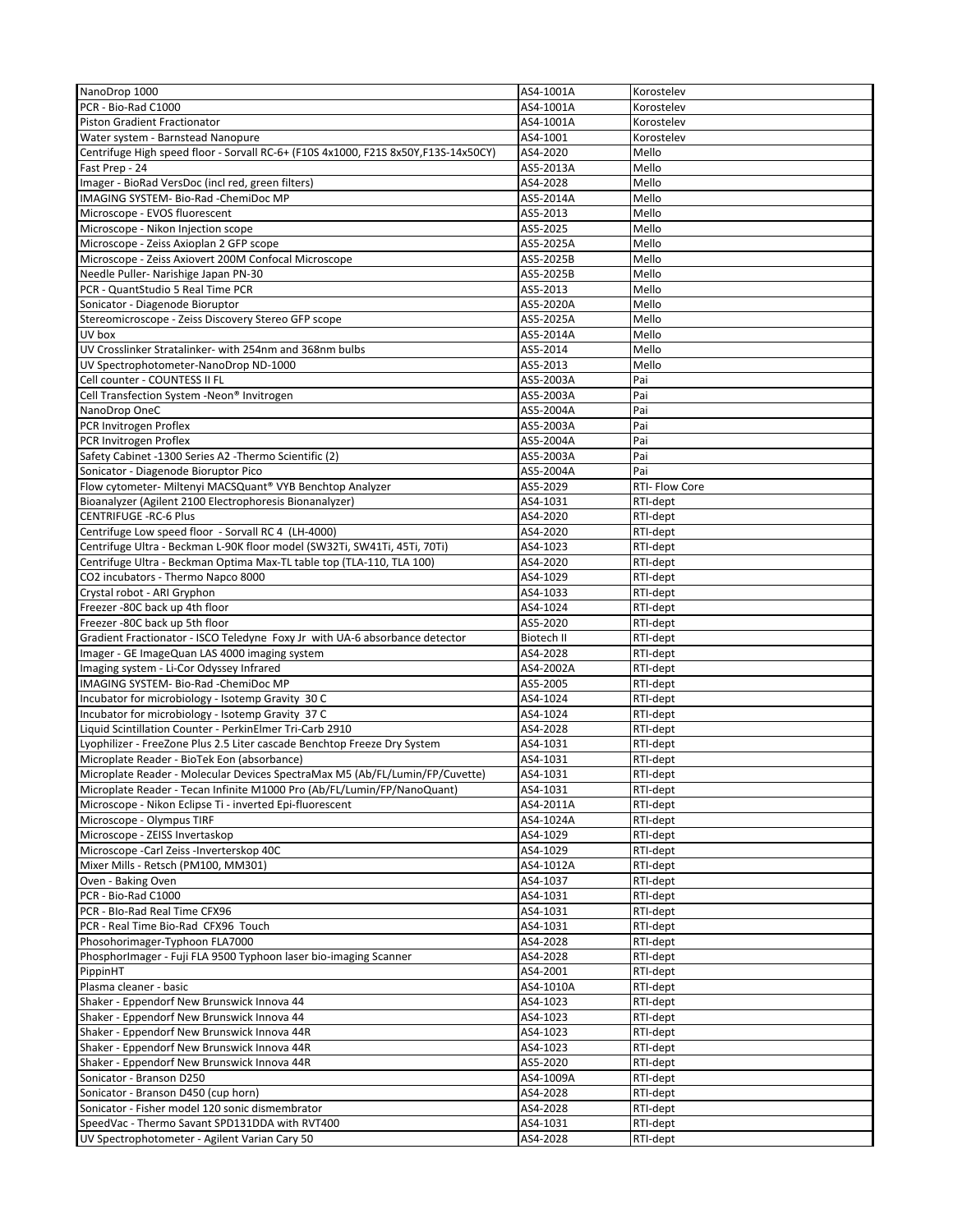| Water system - Barnstead GenPure xCAD Plus UV/UF-TOC                                           | AS5-2006A            | RTI-dept   |
|------------------------------------------------------------------------------------------------|----------------------|------------|
| Water system - Barnstead GenPure xCAD UV/UF-TOC                                                | AS4-1037             | RTI-dept   |
| West blot system- WES. ProteinSimple                                                           | AS4-1033             | RTI-dept   |
|                                                                                                | AS5-2020             |            |
| Centrifuge High speed floor - Sorvall RC-6+ (4x1000,6x250,8x50ml)                              |                      | RTI-Mello  |
| Centrifuge Low speed floor - Sorvall RC 4 (LH-4000)                                            | AS5-2020             | RTI-Mello  |
| Shaker - Thermo MAXQ 8000 - 443/493 Triple incubator shaker                                    | AS5-2020             | RTI-Mello  |
| Centrifuge -Beckman Avanti J-26XP with Elutriator                                              | AS4-2020             | RTI-Zamore |
| Microfluidizer - Microfluidics M-110PS cell disruptor                                          | AS4-2020             | RTI-Zamore |
|                                                                                                |                      |            |
| Microscope - Leica DMi8 Inverted Fluorecent                                                    | AS4-1032             | RTI-Zamore |
| Sequencing System - Illumina NextSeq500                                                        | AS5-2029             | RTI-Zamore |
| 4150 Tapestation System                                                                        | AS5-2029             | RTI-Zamore |
| centrifuge-table top, Eppendorf 5810R                                                          | AS5-2028             | Sontheimer |
|                                                                                                |                      |            |
| centrifuge-table top, Eppendorf centrifuge 5424R                                               | AS5-2007             | Sontheimer |
| FPLC - GE AKTA Pure 25M                                                                        | AS5-2005A            | Sontheimer |
| Gel dryer BioRad Double deck, Model 583                                                        | AS5-2006A            | Sontheimer |
| Microscope - Leica DMIL Led                                                                    | AS5-2007A            | Sontheimer |
|                                                                                                |                      |            |
| Safety Cabinet -1300 Series A2 -Thermo Scientific (2)                                          | AS5-2007A            | Sontheimer |
| Safety Cabinet -1300 Series A2 -Thermo Scientific                                              | AS5-2028             | Sontheimer |
| Sequencing System - Illumina -MiniSeq                                                          | AS5-2005             | Sontheimer |
| Shaker - Eppendorf New Brunswick Innova 44                                                     | AS5-2020             | Sontheimer |
|                                                                                                |                      |            |
| Shaker - Eppendorf New Brunswick Innova 44R                                                    | AS5-2020             | Sontheimer |
| SpeedVac Concentrator SPD111V                                                                  | AS5-2006A            | Sontheimer |
| UV Spectrophotometer-NanoPhotometer P300 UV/Vis spectrophotometer                              | AS5-2028             | Sontheimer |
| Nano drop - Thermo                                                                             | AS4-1005             | Watts      |
|                                                                                                |                      |            |
| Rotavapor (2)                                                                                  | AS4-1006A            | Watts      |
| DNA Synthesizer - Biolytic Expedite 8909                                                       | AS4-1005             | Watts      |
| DNA/RNA Synthesizer - Perseptive Biosystems                                                    | AS4-1005             | Watts      |
| DNA/RNA Synthesizer - AB 394                                                                   | AS4-1006A            | Watts      |
|                                                                                                |                      |            |
| HPLC - Analytical-semi-prep Agilent 1260 infinite                                              | AS4-1005             | Watts      |
| HPLC System Agilent 1100 Series                                                                | AS4-1006             | Watts      |
| HPLC SYSTEM Agilent 1260 Infinity                                                              | AS4-1006             | Watts      |
| PCR- Mastercycler                                                                              | AS5-2007             | Watts      |
|                                                                                                |                      |            |
| Microplate Reader - Fisher AccuSkan                                                            | AS4-1006             | Watts      |
| Safety Cabinet -1300 Series A2 -Thermo Scientific                                              | AS4-1029             | Watts      |
| UV Spectrophotometer - Aglient Cary 60                                                         | AS4-1007             | Watts      |
| Speed Vac Concentrator SPD111V                                                                 | AS4-1031             | Watts      |
| Stereotaxic Small Animal Frame -David Kopf Instruments (3)                                     | AS2-1055             | Watts      |
|                                                                                                |                      |            |
| <b>SYRINGE PUMP</b>                                                                            | AS2-1002             | Watts      |
| VACUFUGE - Eppendorf Vacufuge Plus                                                             | AS4-1005             | Watts      |
| Centrifuge - Thermo Sorvall Legend X1R                                                         | AS4-2012A            | Xue        |
| Lonza 4D Nucleofector system                                                                   | AS4-2012A            | Xue        |
|                                                                                                |                      |            |
| Nucleofector - Amaxa                                                                           | AS4-2013             | Xue        |
| PCR-Veriti® 96-Well Thermal Cycler (4)                                                         | AS4-2010A            | Xue        |
| Safety Cabinet -1300 Series A2 -Thermo Scientific (2)                                          | AS4-2012A            | Xue        |
| Sequencing System - Illumina -MiniSeq                                                          | AS4-2012A            | Xue        |
| Bioreactor ChemGlass 15L with Co2 and temperature controllers                                  | AS4-2004A            | Zamore     |
|                                                                                                |                      |            |
| Biosafty Cabinets (2) - NuAire Class II type A/B3                                              | AS4-2025             | Zamore     |
| Covaris focused ultra-sonicators shearer - E220                                                | AS4-2005A            | Zamore     |
| Flow Cytometer - BD Biosciences Accuri C6                                                      | AS4-2005A            | Zamore     |
| FPLC - Bio-Rad Biologic LP (low-pressure, gradient chromatography system)                      | AS4-2026             | Zamore     |
| FPLC - FPLC - GE AKTA Pure                                                                     | AS4-2002A            | Zamore     |
|                                                                                                |                      |            |
| Gel Dryers Thermo SGD5040 (3)                                                                  | AS4-2002A            | Zamore     |
| Gradient Fractionator - ISCO Teledyne IMHO 640 with UA-5 absorbance detector / EL-US AS4-2002A |                      | Zamore     |
| <b>Hybridization Oven IsoTemp</b>                                                              | AS4-2002A            | Zamore     |
| Oven - Hybridization Oven UVP HB-1000                                                          | AS4-2003A            | Zamore     |
|                                                                                                |                      |            |
| PCR - Cole-Parmer PCRmax Quad Cyclers                                                          | AS4-2004A            | Zamore     |
| PCR - Real Time Bio-Rad CFX96                                                                  | AS4-2001A            | Zamore     |
| SpeedVac - Thermo Savant SPD121P with RVT                                                      | AS4-2002A            | Zamore     |
| Stereomicroscope - Leica MS5 Stereomicroscope (2)                                              | AS4-2006A            | Zamore     |
|                                                                                                |                      |            |
| Stereomicroscope - Leica MZ6 Stereomicrscope (3)                                               | AS4-2006A            | Zamore     |
| Stereomicroscope - Leica MZFLIII with Spot RT3 CCD camera ( Monochrome and color)              | AS4-2006A            | Zamore     |
| Stereomicroscope - Nikon SMZ645                                                                | AS4-2025             | Zamore     |
| UV Stratalinker 2400 Stratagene                                                                | AS4-2003A            | Zamore     |
| Water system - Milli-Q Synthesis                                                               | AS4-2002             |            |
|                                                                                                |                      | Zamore     |
| Centrifuge Ultra - Beckman XE-90 floor model (SW32Ti, SW55Ti, 70Ti)                            | AS4-1023             | Zamore     |
| <b>FPLC System</b>                                                                             | AS4-1012             | Zamore     |
| <b>IMAGE ERASER MOLECULAR DYNAMICS</b>                                                         | AS4-2028             | Zamore     |
| Luminometer - Turner veritas with injectors                                                    | AS4-2005A            | Zamore     |
| Microscope - Nikon DIAPHOT 200                                                                 |                      |            |
| Microscope - ZEISS AXIOSCOPE 50 (2)                                                            | AS5-2025<br>AS5-2025 | Zamore     |
|                                                                                                |                      | Zamore     |